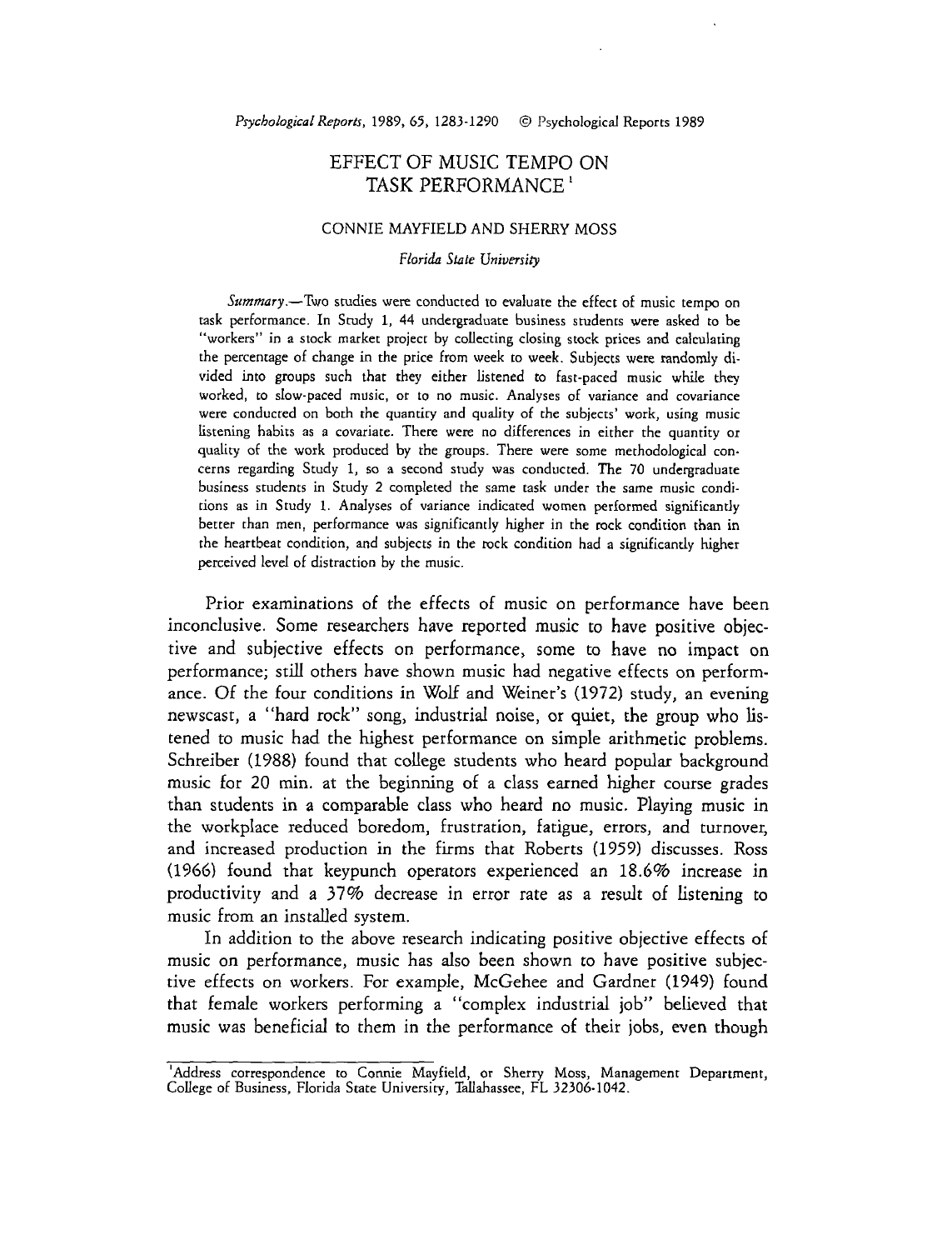no objective performance differences were observed. In a review of several nonquantitative ethnographic studies of the effects of music in the workplace, Uhrbrock (1961) concluded that most factory workers prefer to have music playing while they work, even though the effects of music on the quality and quantity of productivity were not clear at that time. Jacoby (1968) argues that music may affect the morale of workers but that most of the evidence indicates no differential effect on performance.

As Jacoby suggests, a number of studies show music to have no effect on performance. Madsen's (1987) experiment, for example, indicated that subjects who perceived background music as being very distracting did not have lower scores than others on a reading-comprehension test. Perrewé and Mizerski (1987) observed that music had no effect on task perceptions but suggested that music may have some effect on performance of the task. In an eye-hand coordination task, classical, jazz, and popular music had no effects on performance (Sogin, 1988).

Music has also been shown to have negative and distracting effects. Fogelson (1973) found music distracting to eighth graders as their scores on a reading test were lowered. In addition, Parente (1976) found that college students performed better on the Stroop color-word task without music than they did with either their most or least preferred type of music.

A possible explanation for these inconsistencies was given by Hevner (1937), who claimed that tempo is the most important aspect of any response to music. Subsequent studies have examined the effects on performance of different types of music. For instance, Fried and Berkowitz's (1979) results show that certain types of music positively affected subjects' helping behavior. Pearce (1981) found that certain types of music affected the physical strength of subjects. Milliman (1982) noted that different types of music, while played in a supermarket setting, had differential effects on the pace of in-store traffic flow and dollar sales volume. As already mentioned, there were no differences in the performance of groups who listened to classical, jazz, popular or no music on Sogin's (1988) study. It has been reported, however, that background music is less distracting when the subject habitually listens to music while studying (Etaugh & Michals, 1975) and when the music is the subject's preferred type (Parente, 1976).

Previous examination of the effects of music and types of music on task performance have used tasks that were of relatively short duration, such as 10 min. (Etaugh & Michals, 1975), 4 min. 57 sec. (Sogin, 1988), and 3 min. (Wolf & Weiner, 1972). Tasks of this length are less representative of work situations than one of greater duration. Since previous results have been inconclusive and since short times on task have been measured, it was the purpose of this study to examine whether different types and tempos of music have differential effects on performance of a longer task.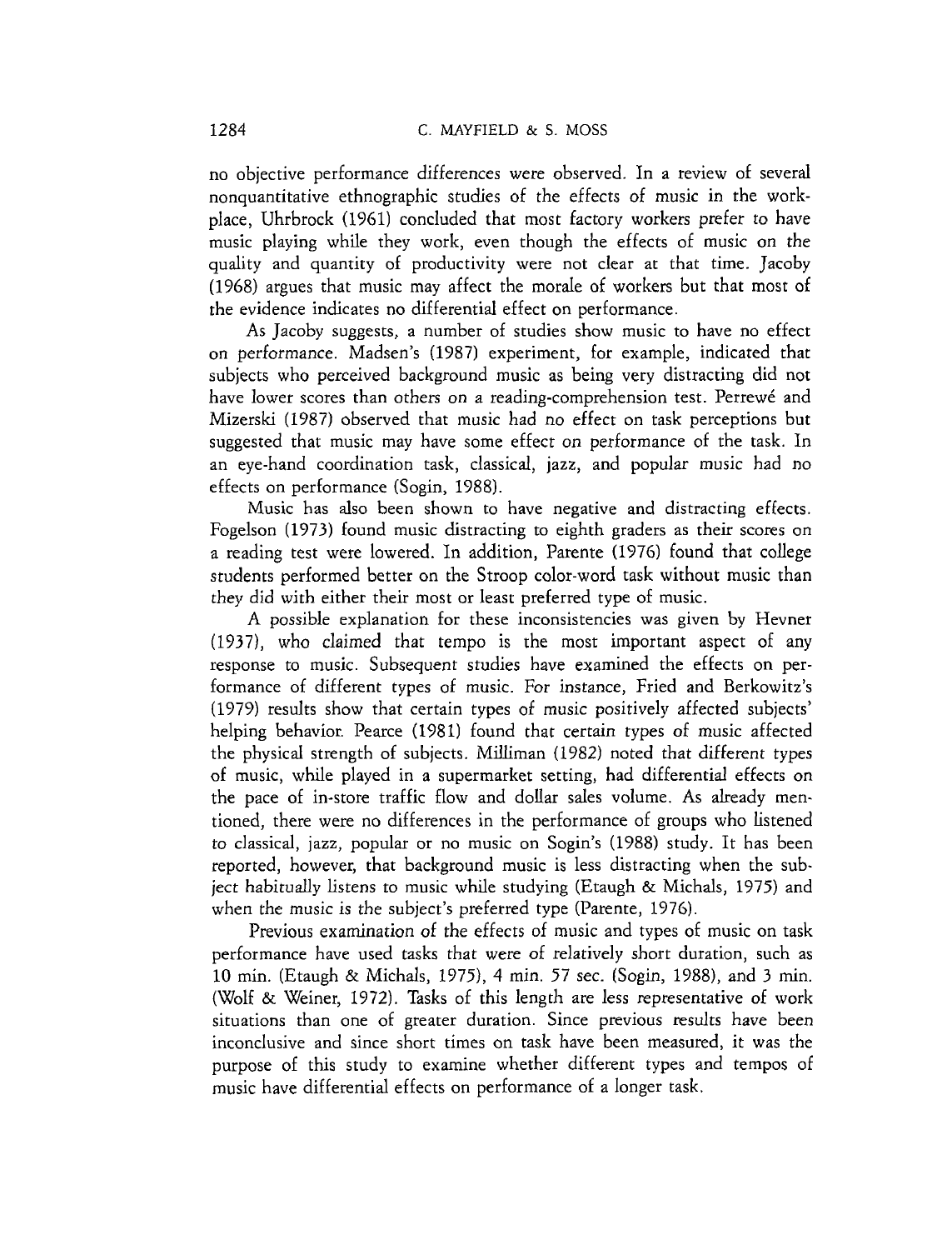### **STUDY** 1

# Method

 $Subiects.$ -The subjects were 44 undergraduate students who were recruited from two upper-division management classes. Subjects agreed to participate with the understanding that they would receive additional dass credit for their participation.

Prior to participation, an announcement was made in their classes that several professors in the College of Business were conducting a research project designed to collect and analyze data on the stock market. Students were then told that these professors needed "workers" to help collect data and that they would be given class credit for volunteering. This covering story was expected to be weU received since the stock market crash of October, 1987 was relatively recent. It was expected that the subjects would think that the project was, in part, an effort to analyze the data from that event. Various anecdotal incidents indicated that the subjects believed the story and were interested in the stock market project.

Procedure.-The task was derived from that described in Whire and Mitchell's (1979) article. The task was comprised of two related activities, looking up and recording closing stock prices from the October-December, 1987 issue of the Daily Stock Price Index, and calculating percentage changes for each week (using Week 1 as a baseline).

When subjects arrived at the experimental location, they were asked to enter the room and take a seat. Subjects were given a copy of the Daily Stock Price Index and a "stock pricecoding sheet" on which they were to record the stock prices they looked up. The task was explained in detail, and they were given the opportunity to ask questions. Questions were occasionally asked, but it appeared that no subject misunderstood the task. The instructional period lasted approximately 10 min. and then subjects were given 50 min. to work on the task.

The three experimental conditions included a control condition in which no music was played, experimental Condition 1 in which slow-paced (approximately 60 beatslmin.) music was played, and experimental Condition 2, in which fast-paced (approximately 140 beats/min.) music was played. Neither type of music had lyrics. For the 15 subjects in the slow-paced (heartbeat) music condition and the 16 subjects in the fast-paced (rock) music condition, it was announced after task instructions chat music would be played while they worked on the cask. In experimental Condition 1, the music was expected to simulate the rhythm of the heart. It has been suggested that heartbeat rhythms are the equivalent of contact and of being rocked, a sensation that is soothing (Fontana & Loschi, 1979). In experimental Condition 2, the fast-paced music was expected to distract the subject and inhibit performance. In addition, a control condition was added to assess whether performance in the music conditions was significantly different from performance when there was no music. Since some employers disallow employees to listen to music while they work for fear that rheir task performance might suffer, it was deemed important to compare conditions with and without music.

Measures.-Two aspects of performance were measured. First, objective quantitative performance was measured by counting the number of completed boxes on the stock-price-coding sheet. Second, qualitative performance was measured by determining the percentage of correct answers on the stock-price-coding sheet.

After the task was completed, three questions were asked of the subjects in the two music conditions and two questions were asked of the subjects in the control condition. Question 1 asked subjects in the music conditions, "To what extent did the music affect your performance on this task?" Responses were measured on a 7-point Likert scale ranging from **(1)** "enhanced my work" to (4) "had no effect" to (7) "distracted me." Question **2** asked aU subjects, "How often do you listen to music while you study?" Responses were measured on a 7-point Likert scale ranging from (1) "Always" to (7) "Never." For those responding between **(1)** to (6) on Question 2, Question 3 asked, "What kind of music do you listen to when you study?" Subjects were given free form to respond to this question. Responses were later coded into two dichotomous categories, (1) Slow/Classical/Soft, and (2) Fast/Rock/Progressive.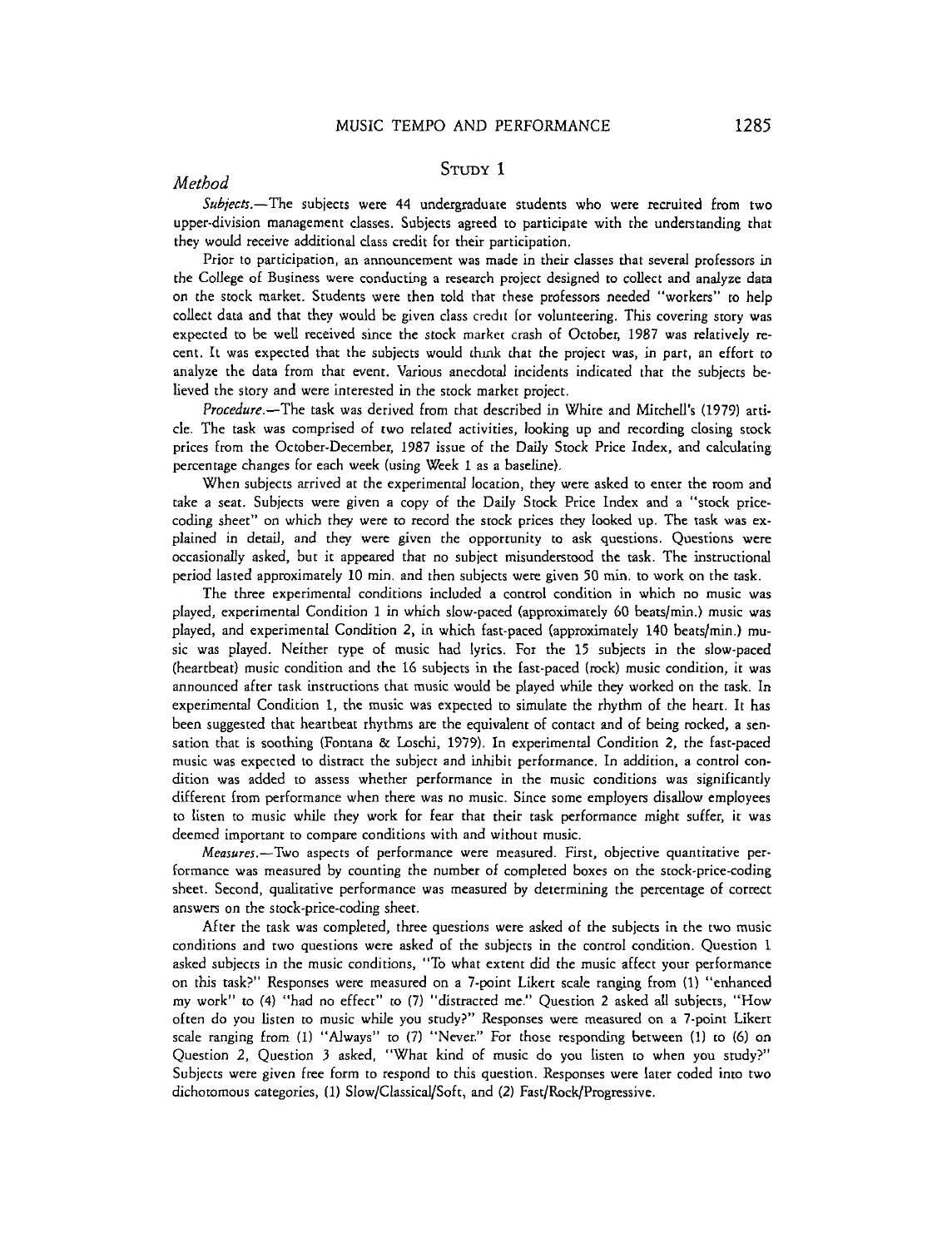# *Results*

A preliminary analysis was conducted on the responses to the question "How often do you listen to music while you are studying?" to determine whether there were differences in the listening habits of the groups. Surprisingly, the analysis of variance indicated that there were significant differences among the groups in their responses. The control condition had the highest group mean (6.00), with the heartbeat condition next (5.00) and the rock group having the lowest mean (4.40)  $(F_{2,39} = 3.90, p < .05)$ . Listening habits were used as a covariate in **all** further analyses to control for this possible biasing effect. It is possible that the difference in the groups' answers is attributable to a priming effect (Salancik & Pfeffer, 1978) in which the experimental groups had just listened to music and were thinking about it more than the control group, who had heard no music.

Group means for performance quantity for each condition were: Control = 216.69, Heartbeat Music = 202.20, Rock Music = 194.38. An analysis of covariance among the groups on both the quantity and quality of their work indicated that there were no differences on either of these variables (Quantity:  $F_{2,38} = .54$ ,  $p > .05$ ; Quality:  $F_{2,38} = 1.49$ ,  $p > .05$ ). There was almost no variability in quality of performance, so means are not reported. It appears that everyone understood the task and performed almost perfectly. A further analysis of the perceptions of the subjects regarding whether the music enhanced or distracted from their work also indicated no significant differences among the groups  $(t = .72, p > .05)$ .

## *Dircursion*

The finding that the groups were significantly different in their listening habits is somewhat perplexing, since the subjects were randomly assigned to groups. Although this difference was used in the analysis as a covariate so that it could not bias the results, further work should examine the same questions with groups which are, for all practical purposes, equivalent with respect to listening habits.

Present findings concerning the proposed questions do not support the hypothesis that music affects performance on a cognitive type of task. This finding would imply that supervisors need not arbitrarily ban music in the workplace because they assume that it has a detrimental effect on performance. However, the results should be interpreted cautiously because the sample is small.

It appears that listening to either fast-paced or slow-paced music had no effect on either the quantity or quality of copying and simple arithmetic calculations. **A** second study was conducted to obtain a larger sample and to alleviate any possible priming effects that might have had an impact on the results in Study 1.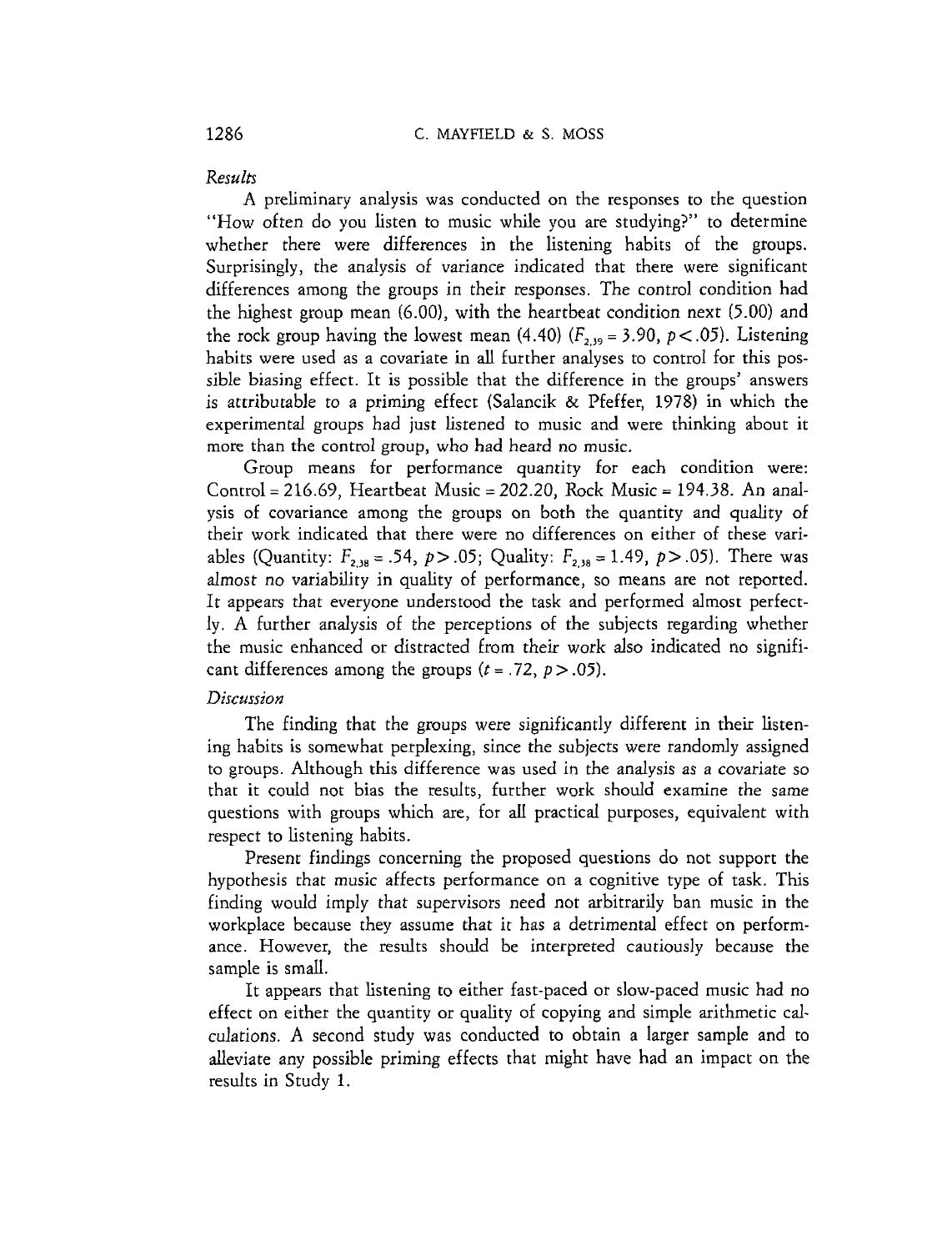#### MUSIC TEMPO AND PERFORMANCE

### **STUDY** 2

# *Method*

 $Subjects. - The subjects were 70 undergraduate students who were recruited in the same$ fashion as in Study 1. Two of the subjects reported difficulty with their calculators, causing them to perform poorly. They were subsequently dropped from the analyses.

Procedure.-The experiment was conducted using exactly the same procedures as in Study 1 with two exceptions. The questions asking, "How often do you listen to music whde you study?" and "If you listen to music while you study, what type is it?" were asked before the experiment to control for the priming effects suspected in the first experiment. In other words, the subjects in Scudy 2 were not asked about their music Listening habits immediately following exposure to music. Also, the second question was asked in a 7-point Likert format with responses ranging from (1) slow/classical/soft to (4) moderate tempo to (7) fast/rock/progressive. This was done based on our knowledge of subjects' range of music preferences from Study 1 and to avoid losing variance by categorizing them into one of the two categories used in Study 1.

Measures.-In Study 2, the same basic measures from Study 1 were used with a few exceptions. Quality of performance was not assessed in the second study for two reasons. First, it was evident in Study 1 that there was almost zero variance in the quality measures. *All* subjects had very high quality performance ranging from 98% to 100% accuracy with only one or two outliers. The subjects with poor quality scores appeared to have trouble understanding the decimal notation on their calculators. After randomly sampling several subjects' work, the same high quality performance appeared to be true in Study 2. Further, it appeared that dropping the two subjects having calculator difficulries would eliminate any unusual cases. It simply appears that subjects are accurate on this particular task leaving only variability in performance quantity.

Another difference between Study 1 and Study 2 was in the question asking subjects, "To what extent did the music affect your performance on this task?" In Study 2 two separate questions were asked: (1) "To what extent did the music distract you from the task?" and (2) "To what extent did the music enhance your performance?". Subjects in the two music conditions responded on 7-point scales ranging from **(1)** Not at all to (4) Somewhat to (7) Very Much. Subjects in the control condition were not asked these questions.

Finally, it appeared from observation of the data that women performed better on this task than men  $(M = 195.12$  for women and 151.52 for men). As a result, sex was included as a variable in the analysis. Men and women were coded dichotomously.

### *Results*

As in the first study, an analysis of variance was performed to determine the equivalence of the groups on listening habits. In contrast to Study 1, there were no differences between the groups on this variable  $(F<sub>2.52</sub> = .392, p > .05)$ . There were also no differences between the groups with respect to the types of music they listened to  $(F_{2,50} = .392, p > .05)$ .

Given the suspected sex differences a  $3 \times 2$  analysis of variance was performed with three music conditions (control, heartbeat, and rock) and two sex conditions (men and women). See Table 1 for means and standard deviations. The analysis showed that both experimental factors were significant and that there was no interaction between sex and music. The analysis of variance indicated that women performed significantly better than men  $(F<sub>1.62</sub> = 19.60, p < .001)$ . The analysis of variance also indicated that there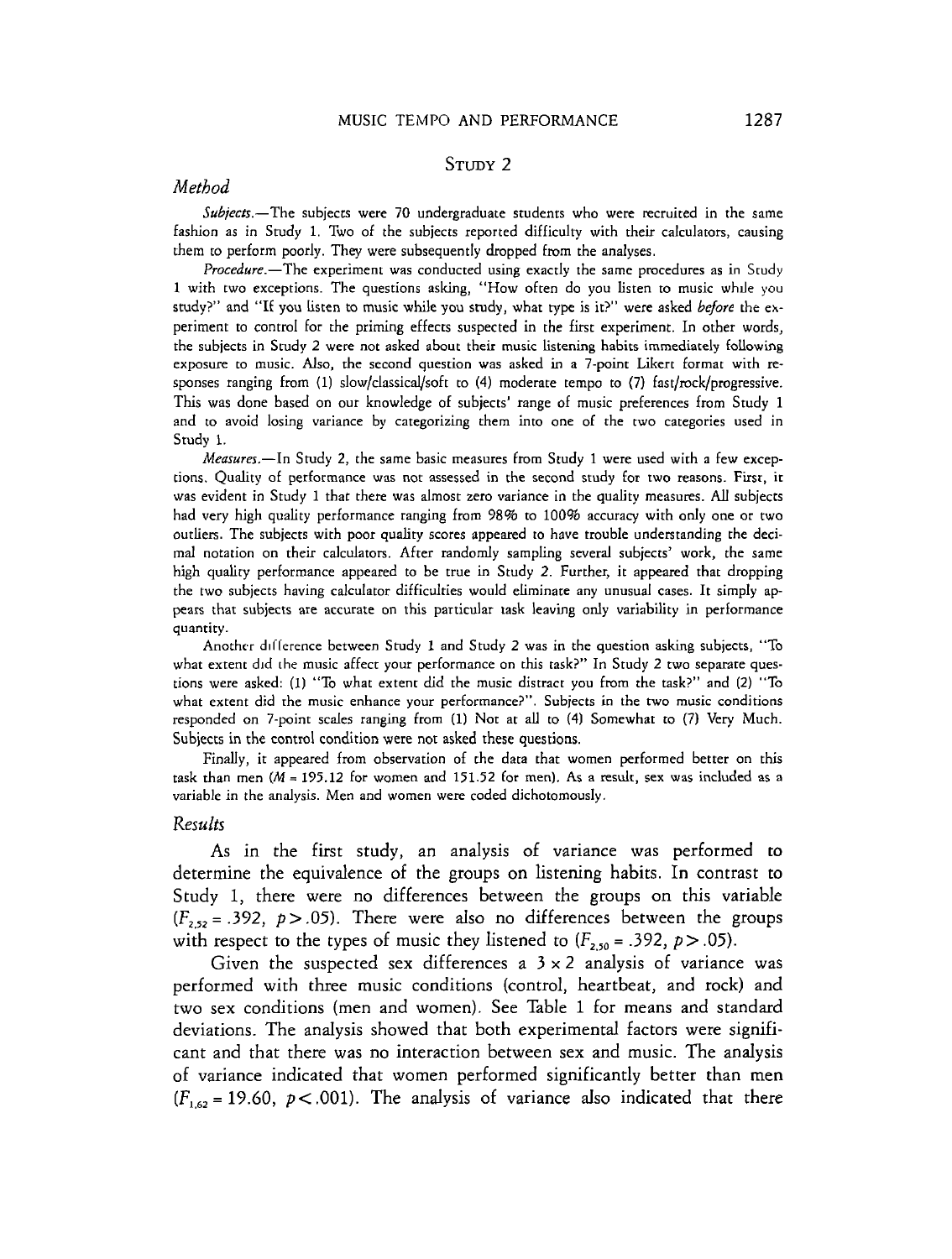| Condition  | Men    | Women  | Combined |
|------------|--------|--------|----------|
| Control    | 169.80 | 191.78 | 180.21   |
| Heartbeat  | 128.50 | 168.15 | 150.91   |
| Rock Music | 158.29 | 215.16 | 199.85   |
| Combined   | 151.52 | 195.12 |          |

TABLE 1 MEAN PERFORMANCE SCORES\*: STUDY 2

\*Measured in numbers of correctly completed responses on the stock-price-coding sheer.

were significant differences between subjects in the three music conditions  $(F_{2,62} = 9.17, p < .001)$ .

Additional *t* tests gave an interesting finding. Performance was significantly higher in the rock condition than in the heartbeat condition  $(t =$  $-4.14$ ,  $p < .001$ ). Also, performance was not significantly higher in the rock condition than in the control condition  $(t = -1.62, p > .05)$ . Finally, performance was significantly higher in the control condition than in the heartbeat condition  $(t = 2.51, p < .05)$ .

|                                                    | Enhancement                                      | Distraction |
|----------------------------------------------------|--------------------------------------------------|-------------|
| Music Conditions                                   |                                                  |             |
| Heartbeat                                          | 3.42                                             | 242         |
| Rock Music                                         | 3.00                                             | 3.78        |
| Sex                                                |                                                  |             |
| Men                                                | 2.58                                             | 3.21        |
| Women                                              | 3.56                                             | 3.09        |
| Over-all Mean Distraction Score: 3.14; $SD = 1.86$ |                                                  |             |
|                                                    | Over-all Mean Enhancement Score: 3.20; SD = 1.95 |             |

TABLE 2

\*Measured on a 7-point scale.

While the main focus was to examine the effects of different music tempos on objective, bottom-line performance, subjects' perceptions of the music were also obtained. Mean rated distraction and enhancement scores for subjects in the two music conditions were analyzed and are reported in Table 2. A  $t$  test on the differences in perceived distraction indicated that subjects in the rock condition reported a significantly higher distraction than subjects in the heartbeat condition  $(t = -2.84, p < .01)$ . A *t* test on the enhancement scores showed no significant difference between these two groups with respect to the reported performance enhancement attributed to the music  $(t = .76, p > .05)$ .

Further, because the difference between the performance of men and women was significant, it was interesting to see whether there were differ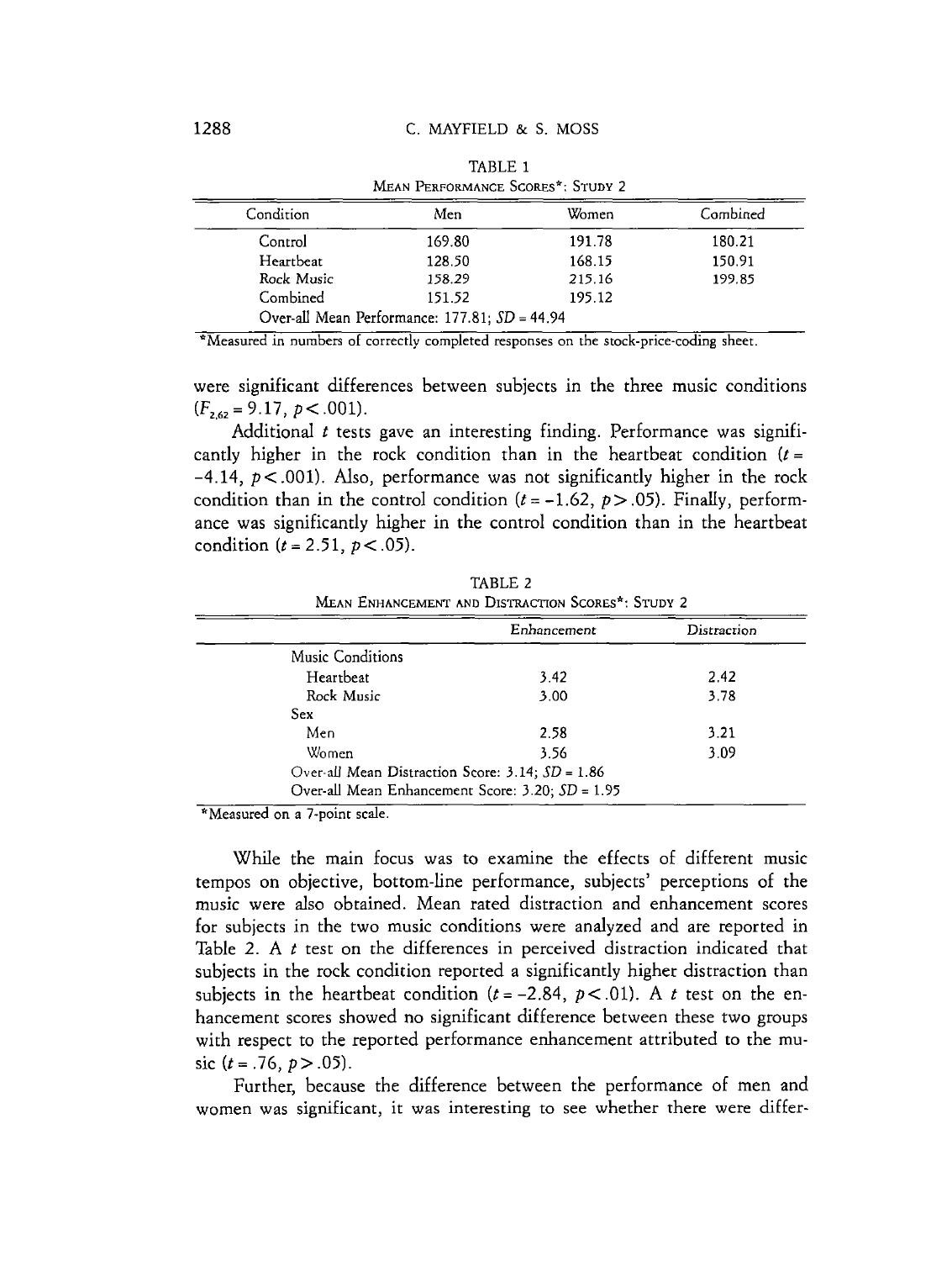ences in their reported distraction or enhancement. This analysis yielded no significant differences in enhancement or distraction between women and men.

# *Discussion*

The finding of sex differences on this task is difficult to explain. For some reason, women significantly outperformed men. It is possible that they enjoyed the task more than the men which helped them better concentrate on the task. Other studies might be designed with the objective of attempting to explain these sex differences. Perhaps satisfaction with the task is such a variable (Uhrbrock, 1961).

The results of Study 2 were quite different than those in Study 1 with respect to performance quantity. It is possible that there were true performance differences in Study 1 which were masked by the small sample. Study 2 was an improvement over Study **1** with respect to sample size. 'What appears to be happening in Study 2 is that the two different types of music have quite different effects on the task performance of listeners. Compared to subjects in the control condition, those in the heartbeat condition performed more poorly. Based on these findings, it seems that heartbeat music on this particular type of task has a calming effect on the individual making him more relaxed and less hurried. This is consistent with other findings which have suggested that heartbeat music causes people to slow down and take their time in supermarkets and to relax them sufficiently that their physical strength is reduced. It may be concluded that music with the approximate number of beats per minute as the heart should not be played while subjects are working on a task where the quantity of output is essential. If, on the other hand, an individual feels pressure and stress in rhe work environment, it may be beneficial to play heartbeat-paced music during break times to counteract the effects of stressors in the organizational environment.

While those subjects in the heartbeat condition may have been more relaxed due to the calming effects of the music, those subjects in the rock music condition may have felt more hurried due to the fast-paced, harddriving beat of the music. It seems that the fast music led them to work faster.

Perhaps the most interesting finding is the apparent inconsistency between subjects' perceptions and performance. This inconsistency sheds light on a potential managerial paradox. While those in the rock music condition performed better than subjects in the heartbeat condition, they reported that they were significantly more distracted by the music than those in the heartbeat condition. It appears that what is actually occurring is that the fast-paced music may enhance performance but also acts as a stressor in the work environment. It is likely that, had we measured heart rate and re